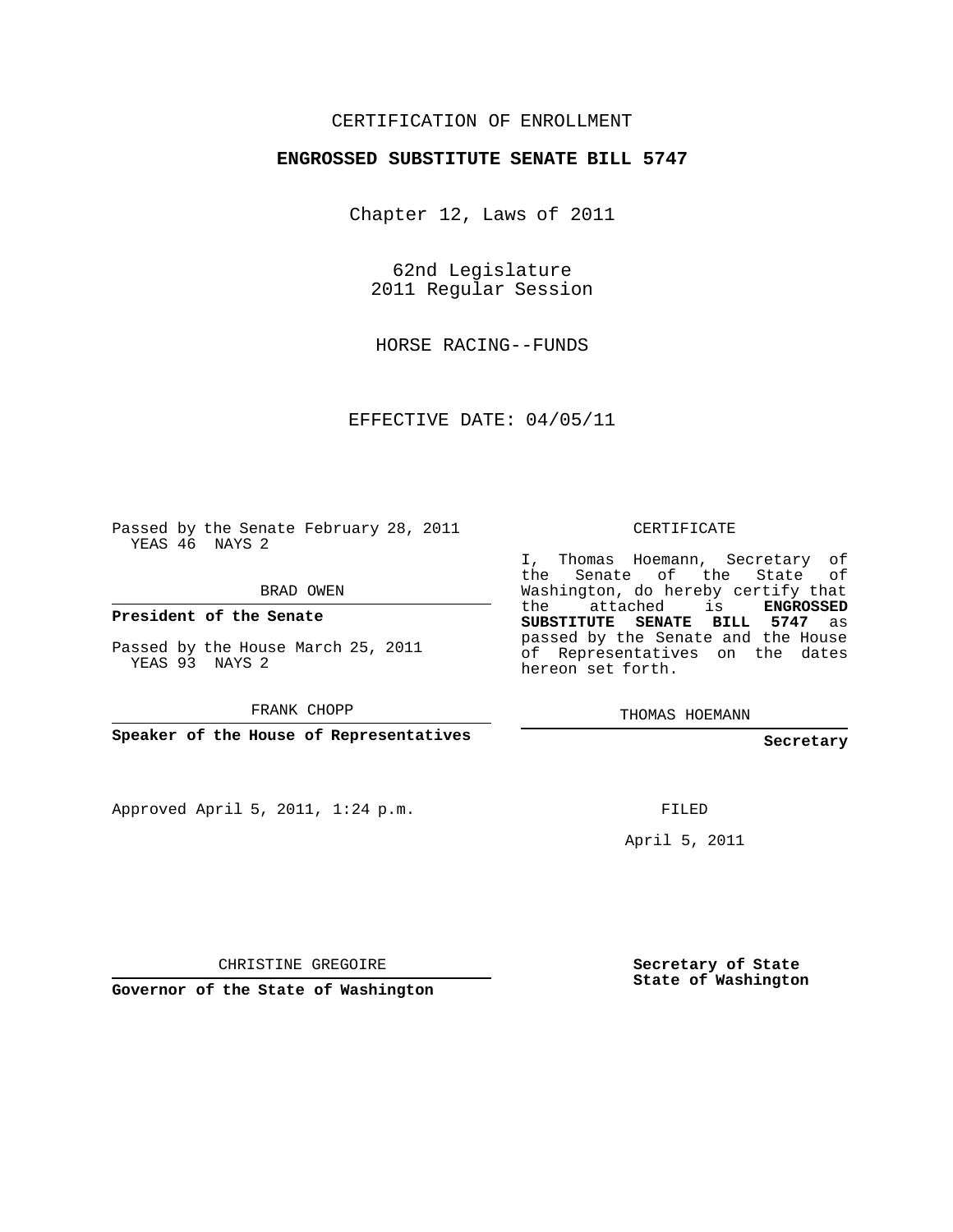## **ENGROSSED SUBSTITUTE SENATE BILL 5747** \_\_\_\_\_\_\_\_\_\_\_\_\_\_\_\_\_\_\_\_\_\_\_\_\_\_\_\_\_\_\_\_\_\_\_\_\_\_\_\_\_\_\_\_\_

\_\_\_\_\_\_\_\_\_\_\_\_\_\_\_\_\_\_\_\_\_\_\_\_\_\_\_\_\_\_\_\_\_\_\_\_\_\_\_\_\_\_\_\_\_

Passed Legislature - 2011 Regular Session

## **State of Washington 62nd Legislature 2011 Regular Session**

**By** Senate Labor, Commerce & Consumer Protection (originally sponsored by Senators Hewitt, Kohl-Welles, and Conway)

READ FIRST TIME 02/21/11.

 1 AN ACT Relating to Washington horse racing funds; amending RCW 2 67.16.105 and 67.16.280; and declaring an emergency.

3 BE IT ENACTED BY THE LEGISLATURE OF THE STATE OF WASHINGTON:

 4 **Sec. 1.** RCW 67.16.105 and 2010 c 39 s 1 are each amended to read 5 as follows:

 6 (1) Licensees of race meets that are nonprofit in nature and are of 7 ten days or less ((shall be)) are exempt from payment of a parimutuel 8 tax.

 (2) Licensees that do not fall under subsection (1) of this section 10 ((shall)) must withhold and pay to the commission daily for each authorized day of parimutuel wagering the following applicable percentage of all daily gross receipts from its in-state parimutuel machines:

14 (a) If the gross receipts of all its in-state parimutuel machines 15 are more than fifty million dollars in the previous calendar year, the 16 Iicensee ((shall)) must withhold and pay to the commission daily 1.30 17 percent of the daily gross receipts; and

18 (b) If the gross receipts of all its in-state parimutuel machines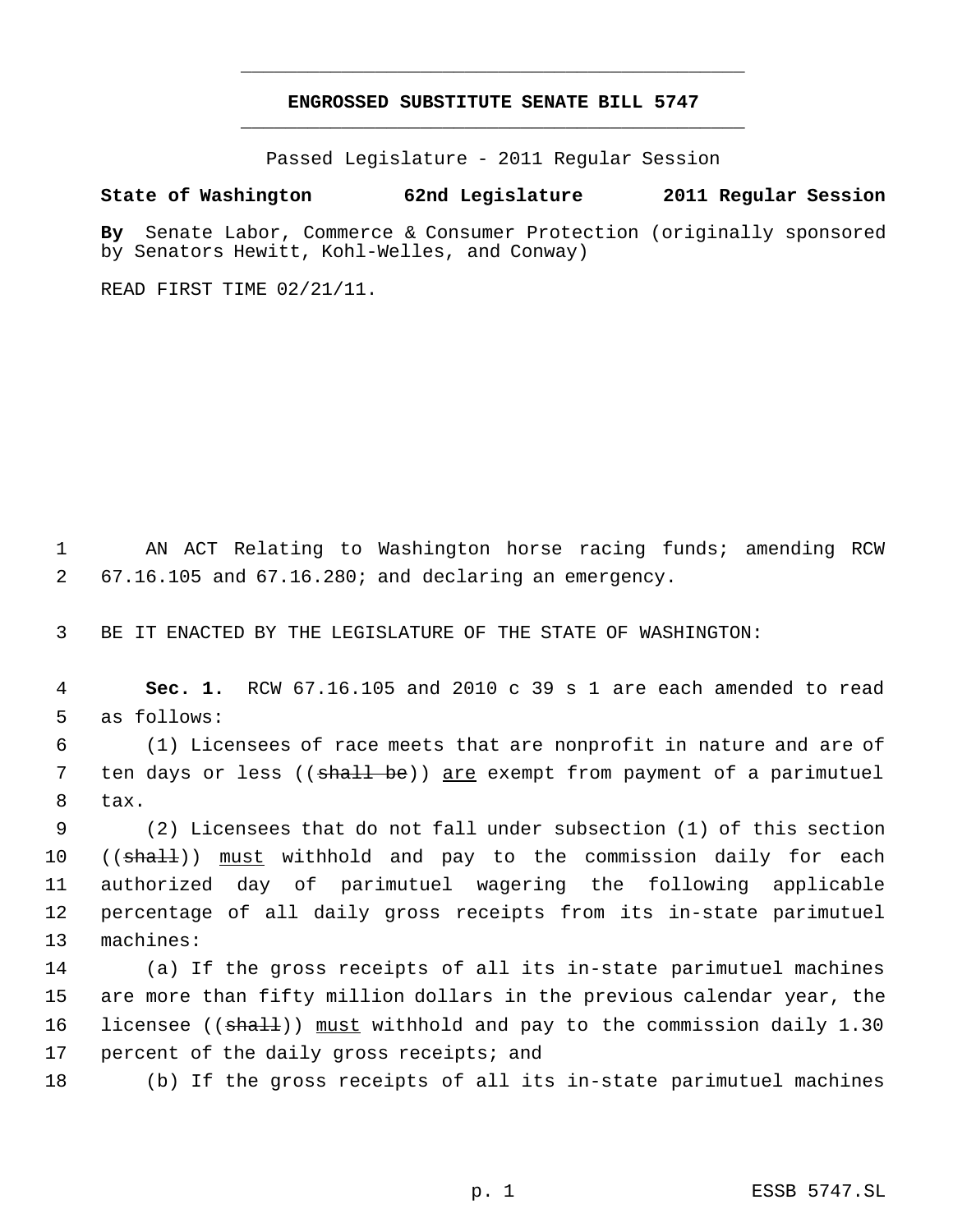1 are fifty million dollars or less in the previous calendar year, the 2 licensee ((shall)) must withhold and pay to the commission daily 1.803 3 percent of the daily gross receipts.

 4 (3)(a) In addition to those amounts in subsection (2) of this 5 section, a licensee ((shall)) must forward one-tenth of one percent of 6 the daily gross receipts of all its in-state parimutuel machines to the 7 commission for payment to those nonprofit race meets as set forth in 8 RCW 67.16.130 and subsection (1) of this section, but ((said)) the 9 percentage ((shall)) may not be charged against the licensee.

10 (b) Payments to nonprofit race meets under this subsection 11 ((shall)) must be distributed on a per-race-day basis and used only for 12 purses at race tracks that have been operating under RCW 67.16.130 and 13 subsection (1) of this section in 2010 or for the five consecutive 14 years immediately preceding the year of payment.

15 (c) As provided in this subsection, the commission ((shall)) must 16 distribute funds ((equal)) up to fifteen thousand eight hundred dollars 17 per race day from funds generated under this subsection (3).

18 (4) ((<del>If the funds generated under subsection (3) of this section</del> 19 are -not -sufficient -to -fund -purses -equal -to -fifteen -thousand -eight 20 hundred-dollars-per-race-day,-the-commission-is-authorized-to-fund 21 these purses from the following in the order provided below:

22  $\{a\}$  -First from fines imposed by the board of stewards and the 23 commission in a calendar year;

24 (b) Second from a commission approved percentage of any source 25 market fee generated from advance deposit wagering as authorized in RCW  $26 \quad 67.16.260 \dot{r}$ 

27 (e) Third from interest earned from the Washington horse racing 28 commission operating account created in RCW 67.16.280; and

29 (d) Fourth from the Washington horse racing commission operating 30 account created in RCW 67.16.280.

 $(5)$  Funds generated under subsection  $(3)$  of this section that are in excess of fifteen thousand eight hundred dollars per race day must 33 be returned to the licensee or licensees from which the funds were collected.

 (6) Funds generated from any of the sources listed in subsection (4) of this section that are not needed in a calendar year to fund purses under subsection (3) of this section must be deposited in the Washington horse racing commission operating account.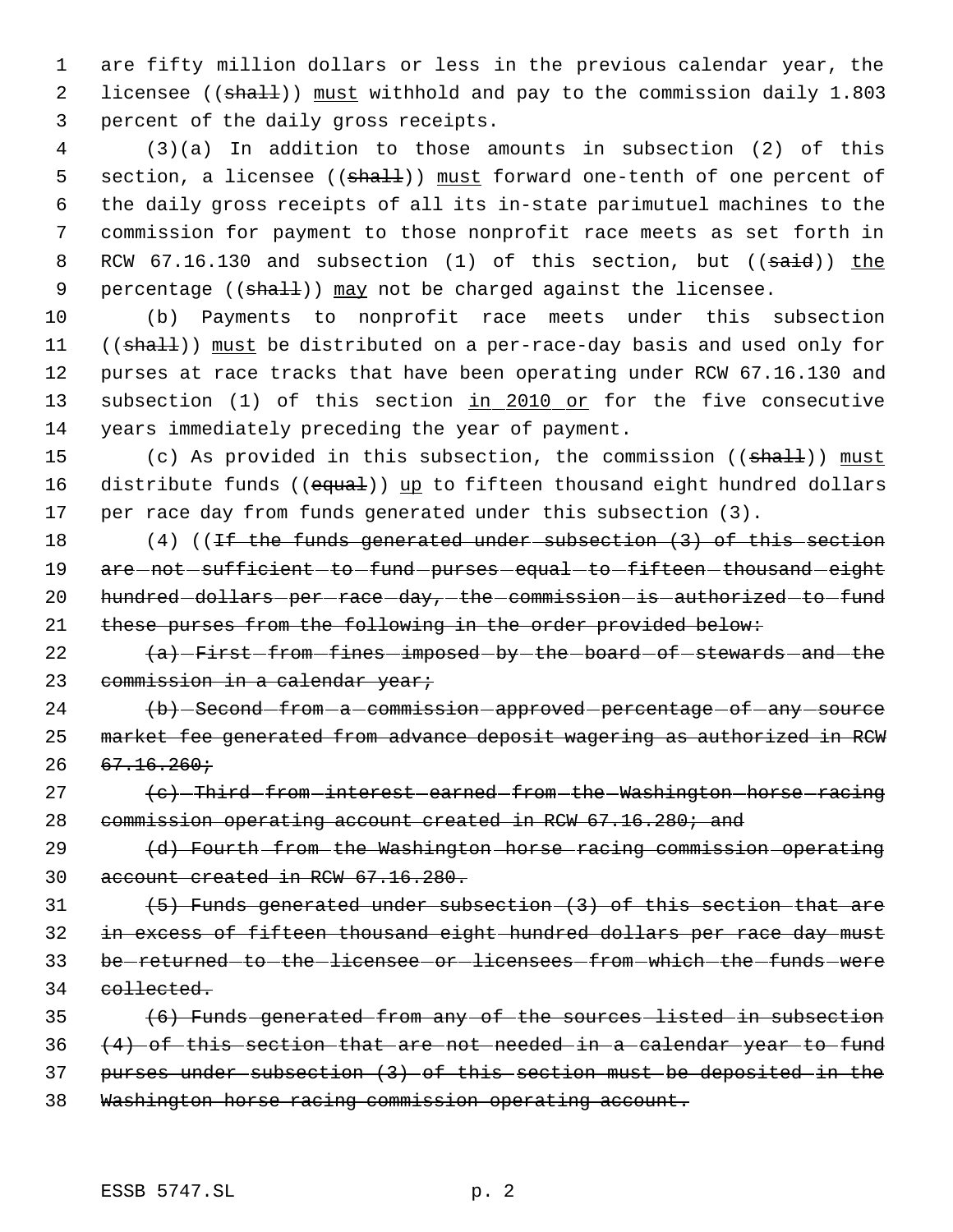$(7)$ )) Beginning July 1, 1999, at the conclusion of each authorized 2 race meet, the commission ((shall)) must calculate the mathematical average daily gross receipts of parimutuel wagering that is conducted only at the physical location of the live race meet at those race meets of licensees with gross receipts of all their in-state parimutuel machines of more than fifty million dollars. Such calculation shall include only the gross parimutuel receipts from wagering occurring on live racing dates, including live racing receipts and receipts derived from one simulcast race card that is conducted only at the physical location of the live racing meet, which, for the purposes of this subsection, is "the handle." If the calculation exceeds eight hundred 12 eighty-six thousand dollars, the licensee ((shall)) must within ten days of receipt of written notification by the commission forward to the commission a sum equal to the product obtained by multiplying 0.6 percent by the handle. Sums collected by the commission under this 16 subsection ((shall)) must be forwarded on the next business day following receipt thereof to the state treasurer to be deposited in the fair fund created in RCW 15.76.115.

 **Sec. 2.** RCW 67.16.280 and 2006 c 174 s 1 are each amended to read as follows:

 (1) The Washington horse racing commission operating account is created in the custody of the state treasurer. All receipts collected by the commission under RCW 67.16.105(2) must be deposited into the 24 account. The commission has the authority to receive such gifts, 25 grants, and endowments from public or private sources as may be made 26 from time to time in trust or otherwise for the use and purpose of 27 regulating or supporting nonprofit race meets as set forth in RCW 28 67.16.130 and 67.16.105(1); such gifts, grants, and endowments must also be deposited into the account and expended according to the terms 30 of such gift, grant, or endowment. Moneys in the account may be spent only after appropriation. Except as provided in subsection (2) of this section, expenditures from the account may be used only for operating expenses of the commission. Investment earnings from the account ((must be distributed to)) will be retained in the Washington horse 35 racing commission ((class C purse fund)) operating account, ((created in RCW 67.16.285,)) pursuant to RCW 43.79A.040.